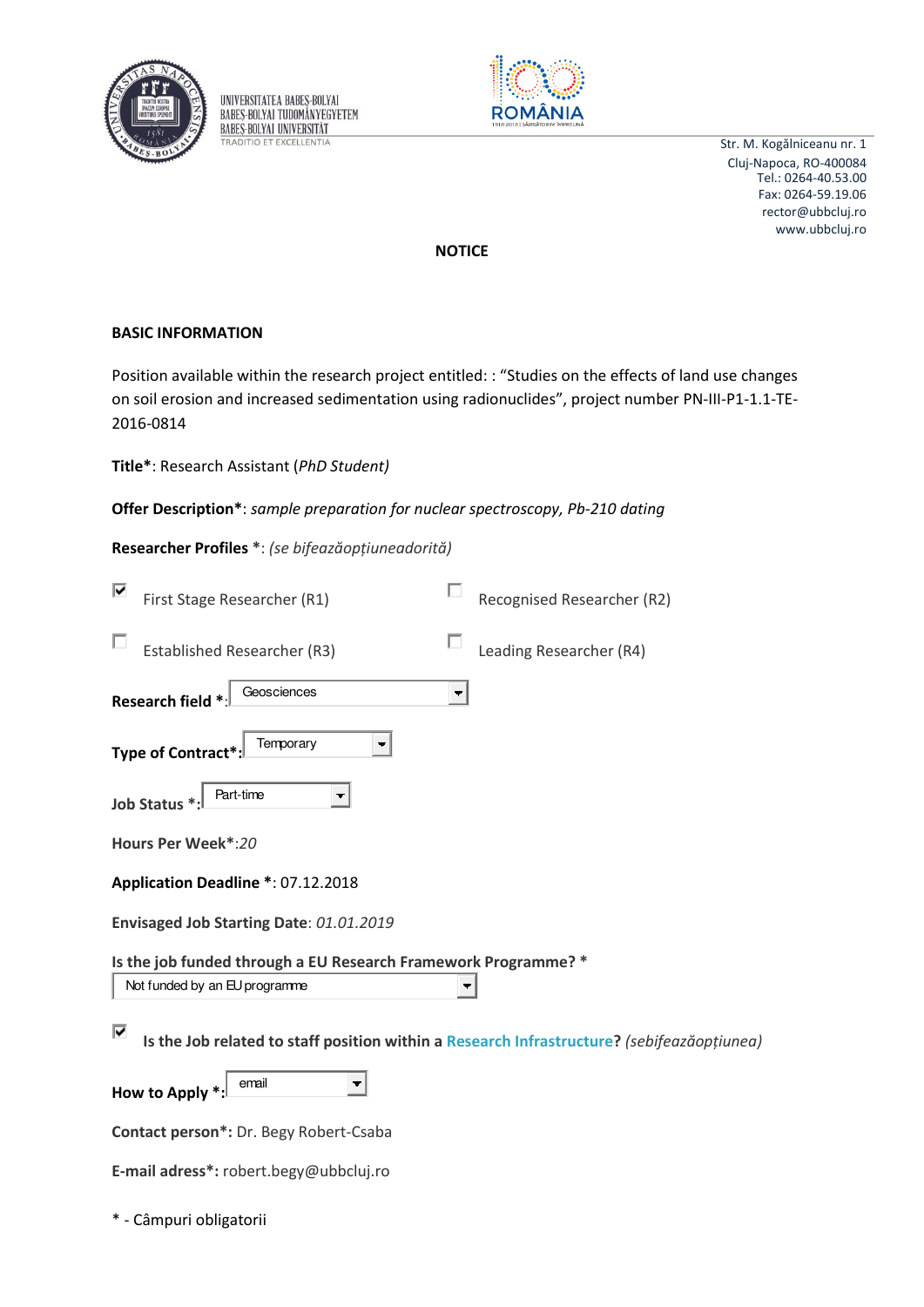П Internal Application form needed (.pdf files) (se bifeazăopțiunea, dacăestecazul)

# **HIRING INFO & WORK LOCATION**

Number of positions available\*: 1

Company/Institute\*: Interdisciplinary research institute on Bio-Nano-Sciences

**Department\*:** Environmental Radioactivity and Nuclear Dating Centre

### **REQUIREMENTS**

Required Education Level(se completeazăunulsaumaimultecâmpuri, dupăcaz)

| Geosciences<br><b>Main Research Field*:</b>    |  |  |  |  |  |
|------------------------------------------------|--|--|--|--|--|
| Bachelor Degree or equivalent<br>Level*        |  |  |  |  |  |
| Physics<br>٠<br><b>Main Research Field*:</b>   |  |  |  |  |  |
| Bachelor Degree or equivalent<br>Level*:       |  |  |  |  |  |
| Chemistry<br>▼<br><b>Main Research Field*:</b> |  |  |  |  |  |
| Master Degree or equivalent<br>Level*:         |  |  |  |  |  |
| Environmental science<br>Main Research Field*: |  |  |  |  |  |
| Master Degree or equivalent<br>Level*:         |  |  |  |  |  |

#### **Skills/Qualifications:**

Graduating from a bachelor or master's degree in Chemistry, Physics, Geology or Environmental Science;

#### **Specific Requirements:**

1) Experience and competence in the field of the environment radioactivity and nuclear dating methods

2) PC operation especially MS Office package and Origin Software

3) Certification of knowledge of English language